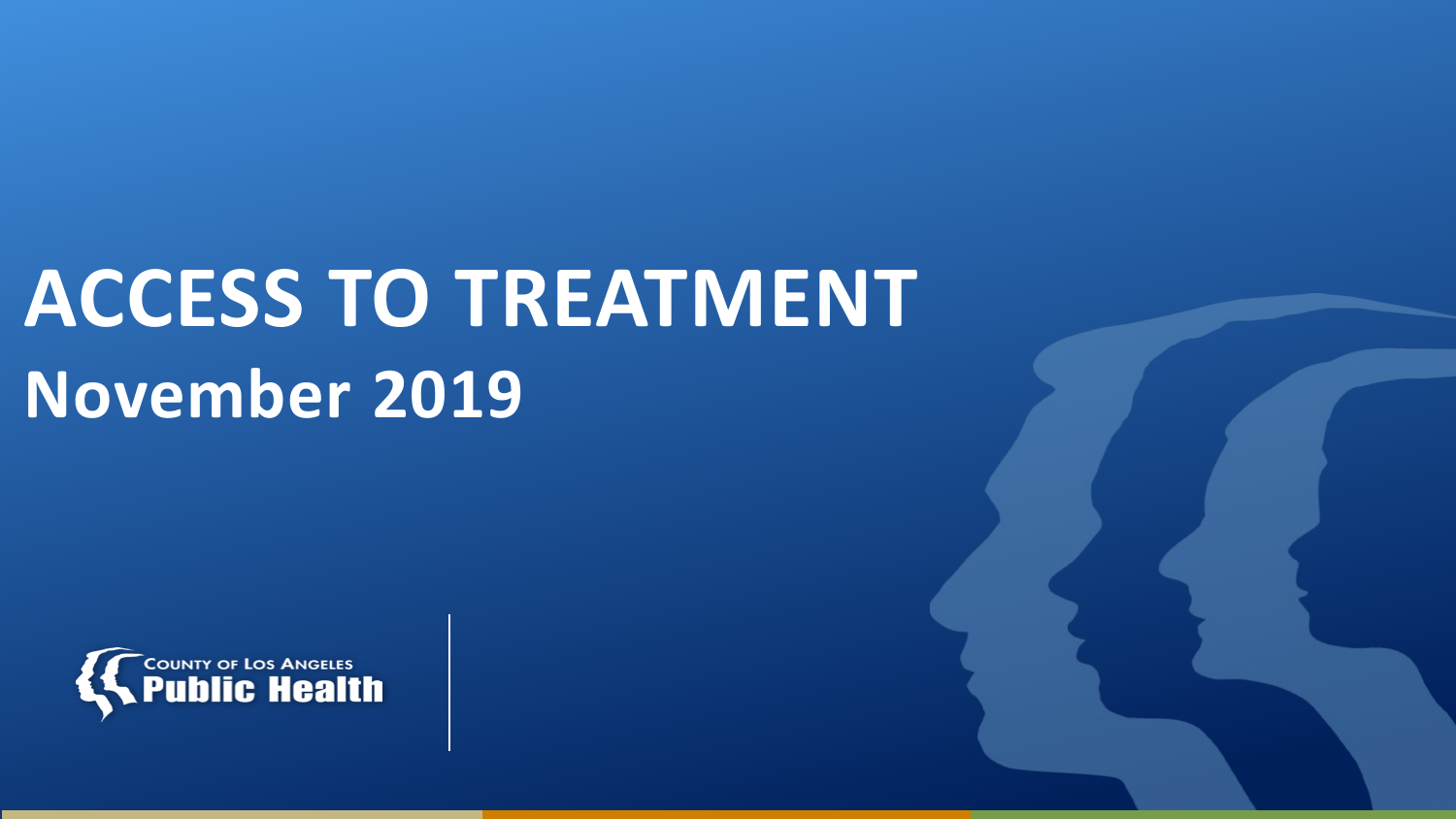

## **SBAT Updates**

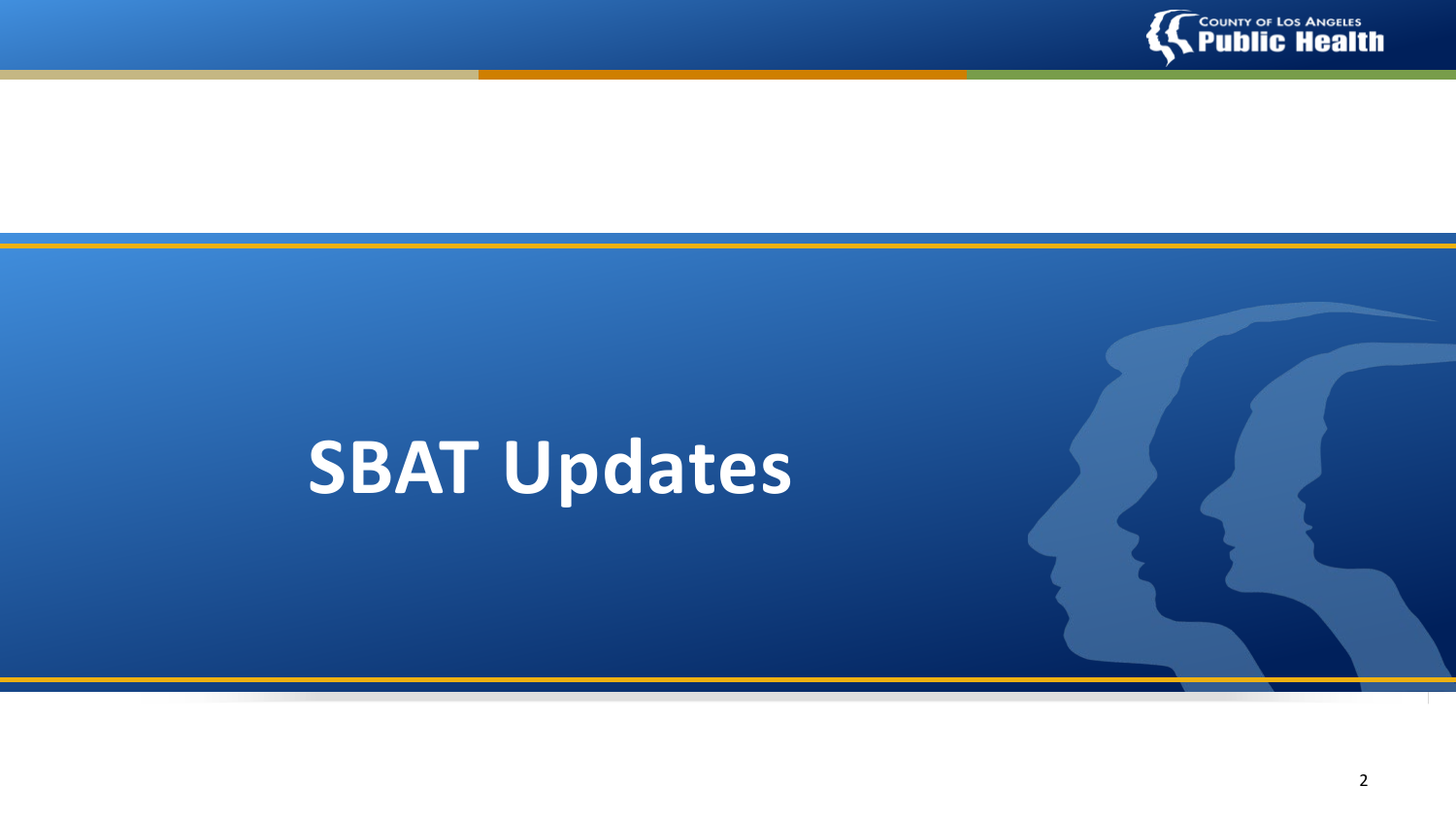

• Updates to the intake slot calculator and other sections of the SBAT are completed

• Includes revisions based on provider feedback

• Go Live date for updates is **November 18th**

• Guided training on using the intake slot calculator using video will be posted by **November 15th**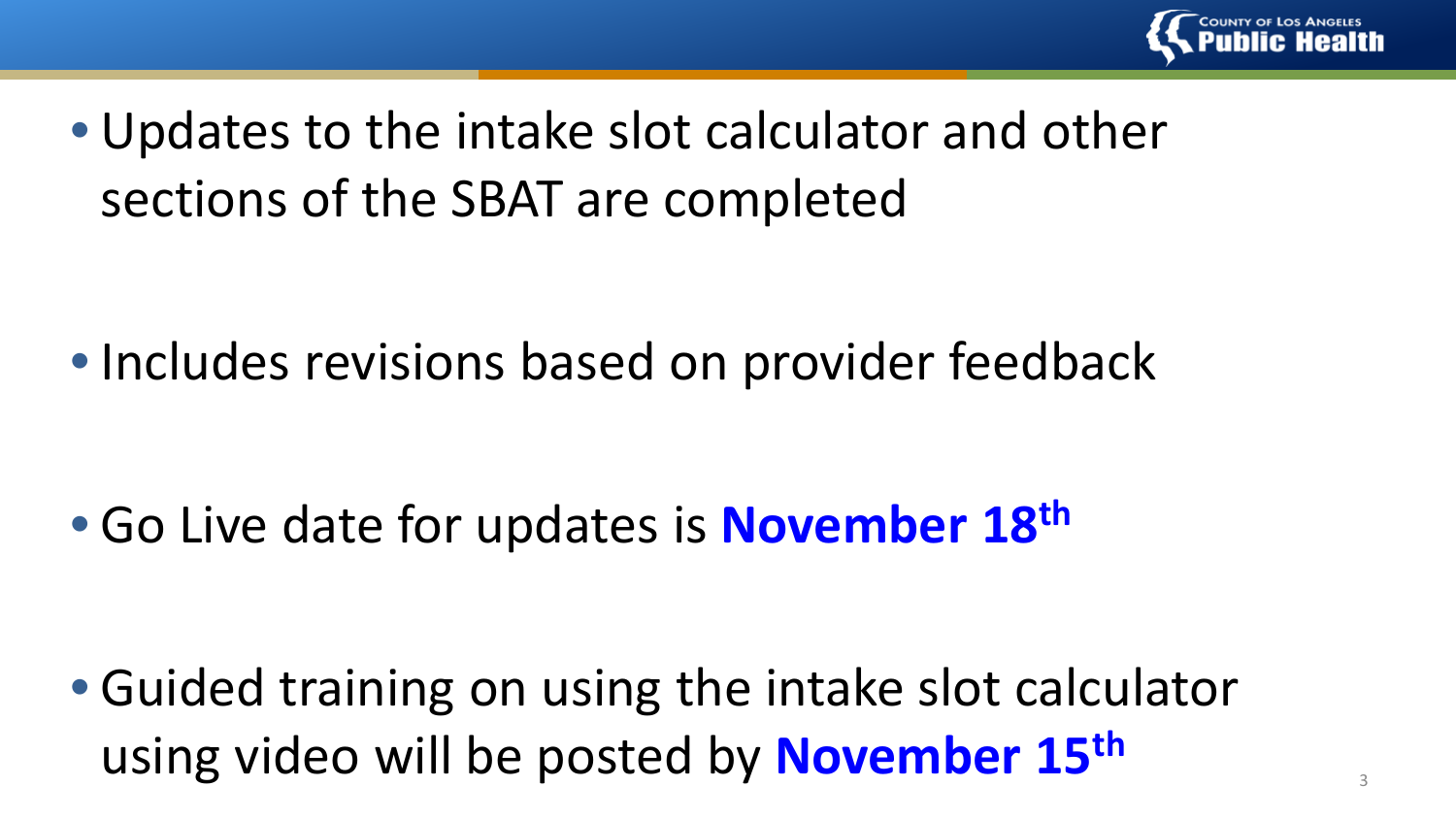

## **Network Adequacy Certification Tool**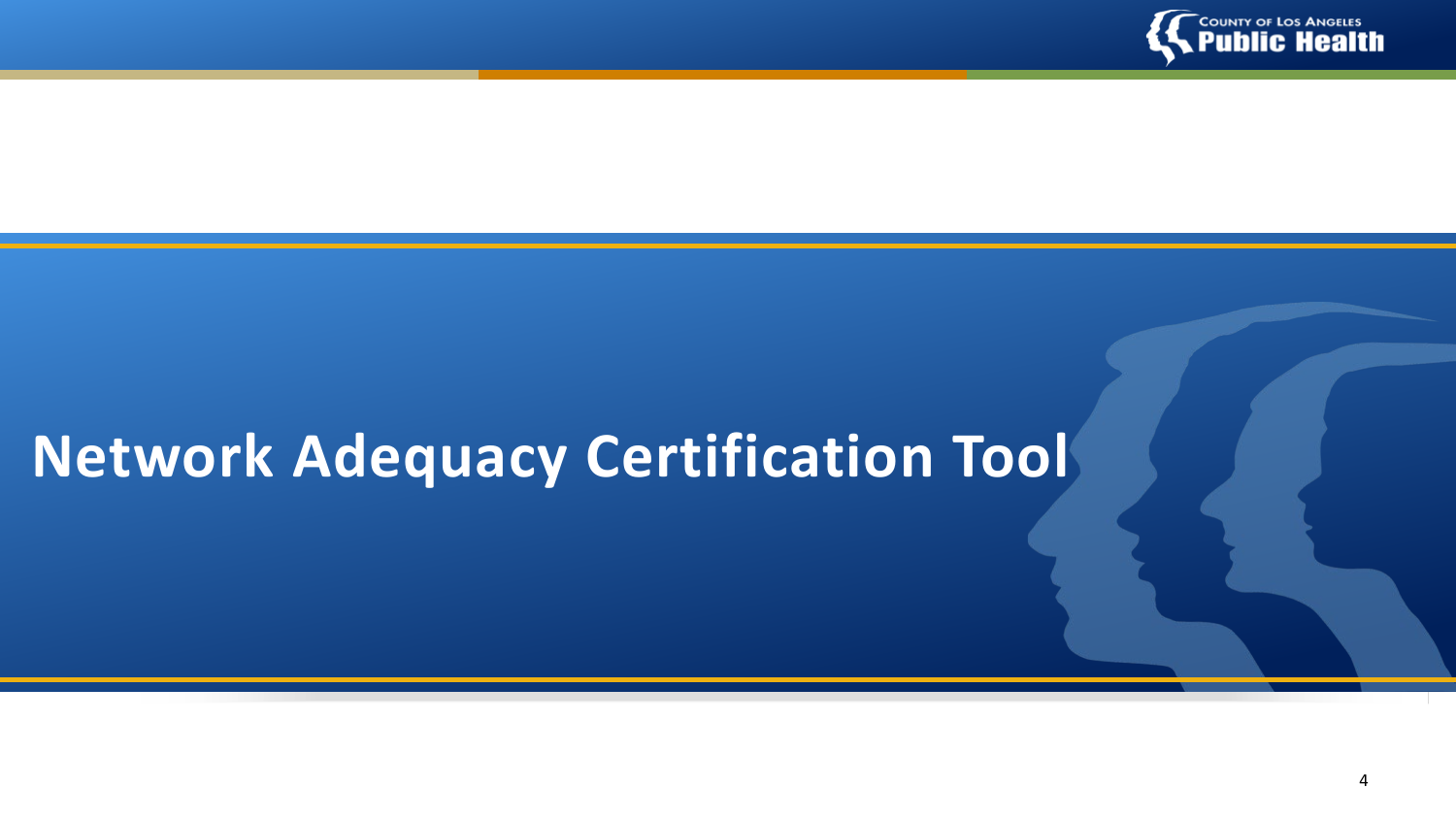

### **PURPOSE:**

The Center for Medicare and Medicaid Services (CMS) requires that states establish and set standards to certify that its Medicaid managed care beneficiaries have appropriate access to needed SUD treatment services under DMC-ODS Plans.

- **DHCS developed the Network Adequacy Certification Tool (NACT) to annually review, assess and certify that DMC-ODS County plans meet NA standards.**
- **DMC-ODS Counties required to assess network adequacy (MHSUDS 18-011)**
- **Requires submission of detailed and specific information on the County and each of its directly operated and contracted providers.**
- **Data required at: Organization level, Site level, and Practitioner level** (includes counselors)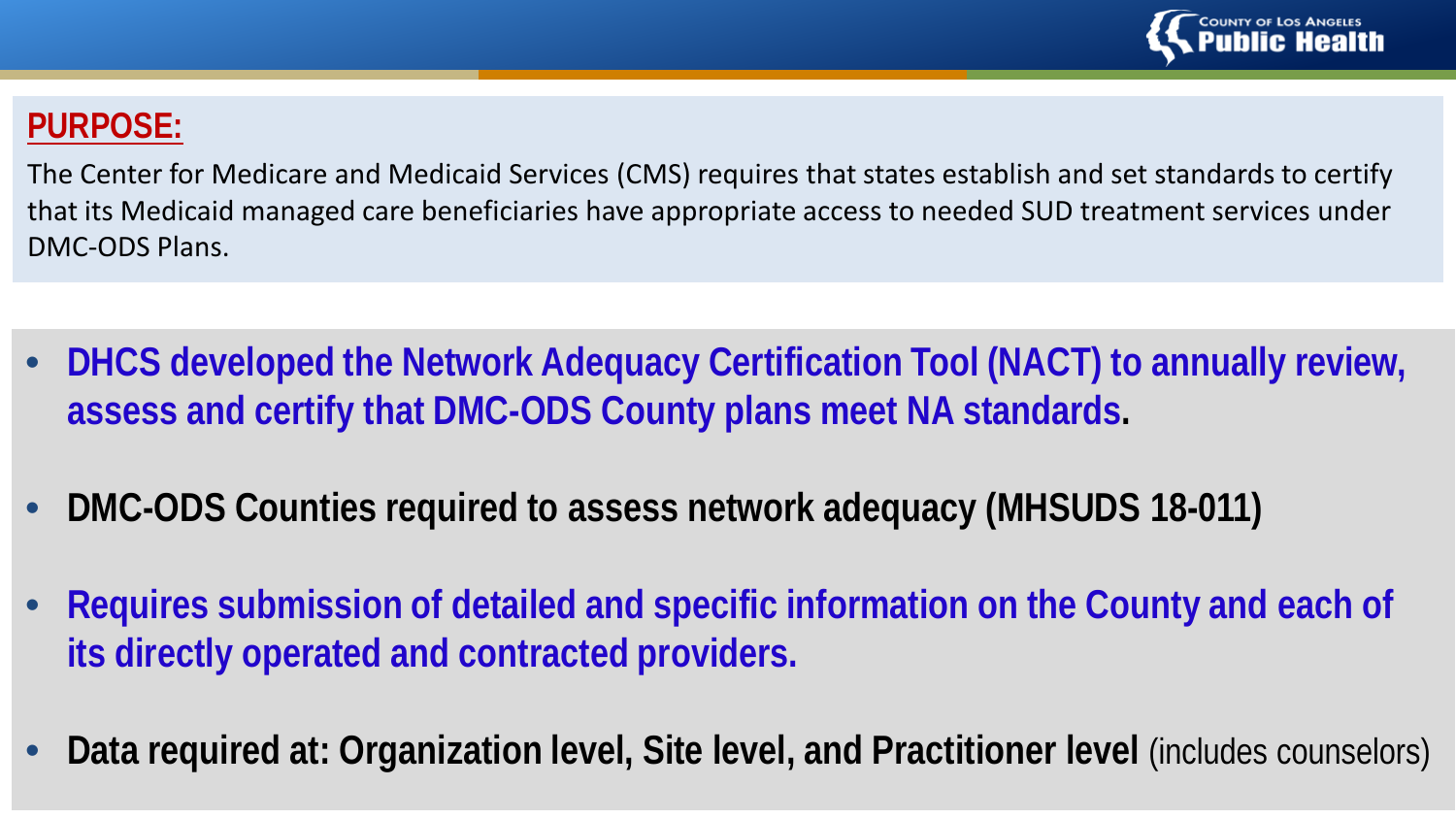

### **Network Adequacy Certification Tool**

### **Network Provider Data, Organizational/Legal Entity**

Address, license numbers, type of providers, current and max # of beneficiaries served

### **Network Provider Data, Provider Site Detail**

 $\cdot \cdot$  NPI/DEA numbers, provider type, current and max # of beneficiaries, frequency of services, distance and language capacity

### **Network Provider Data, Rendering Provider (i.e. Practitioner) Detail**

 Address for practitioners (incl. multiple locations), language fluency, cultural competence training hours, modality served, type of license/certification

### Supporting Documentation

- Five different geographic maps
- Request for Alternate Access Standards
- Grievance/Appeals
- Policies:
	- **Network Adequacy monitoring**
	- Out-of-Network Access
	- Timely Access
- Service Availability
- Physical Accessibility
- 24/7 Language Assistance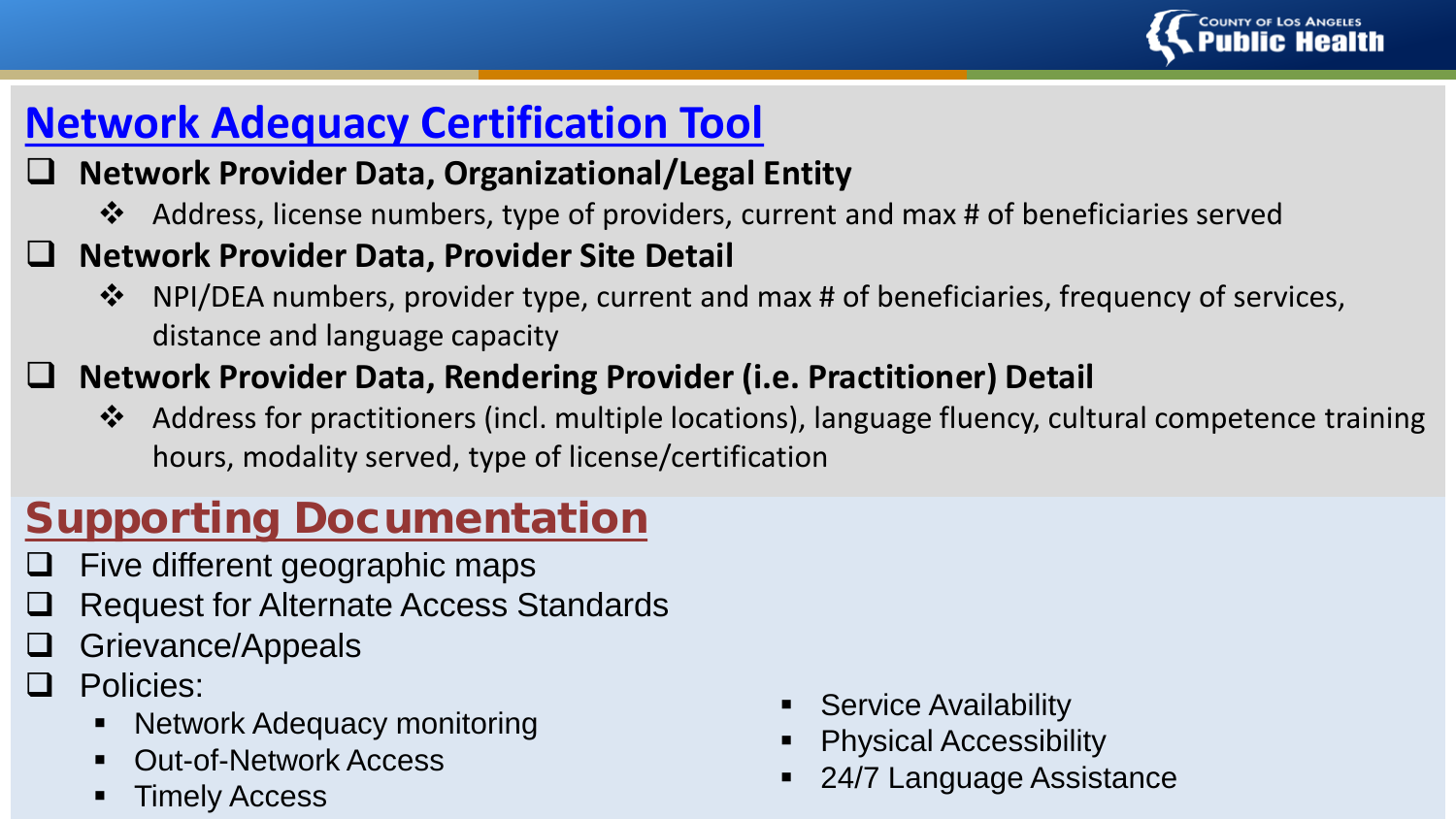

## **Where Do We Go From Here?** NETWORK ADEQUACY CERTIFICATION

**Database**

policies

Training

???

??

 $\tilde{\epsilon}$ 

Monitoring

Reports

Calls

**Data** 

❖ Advance Notice –

- Due end of **March 2020**
- Provider process will begin January 2020



- Collaborating with DMH on their database
- Training and webinars with provider staff (e.g. QI, compliance, HR)
- ❖ Regular communication
	- Regular NACT e-mails
	- Reports on accuracy of data input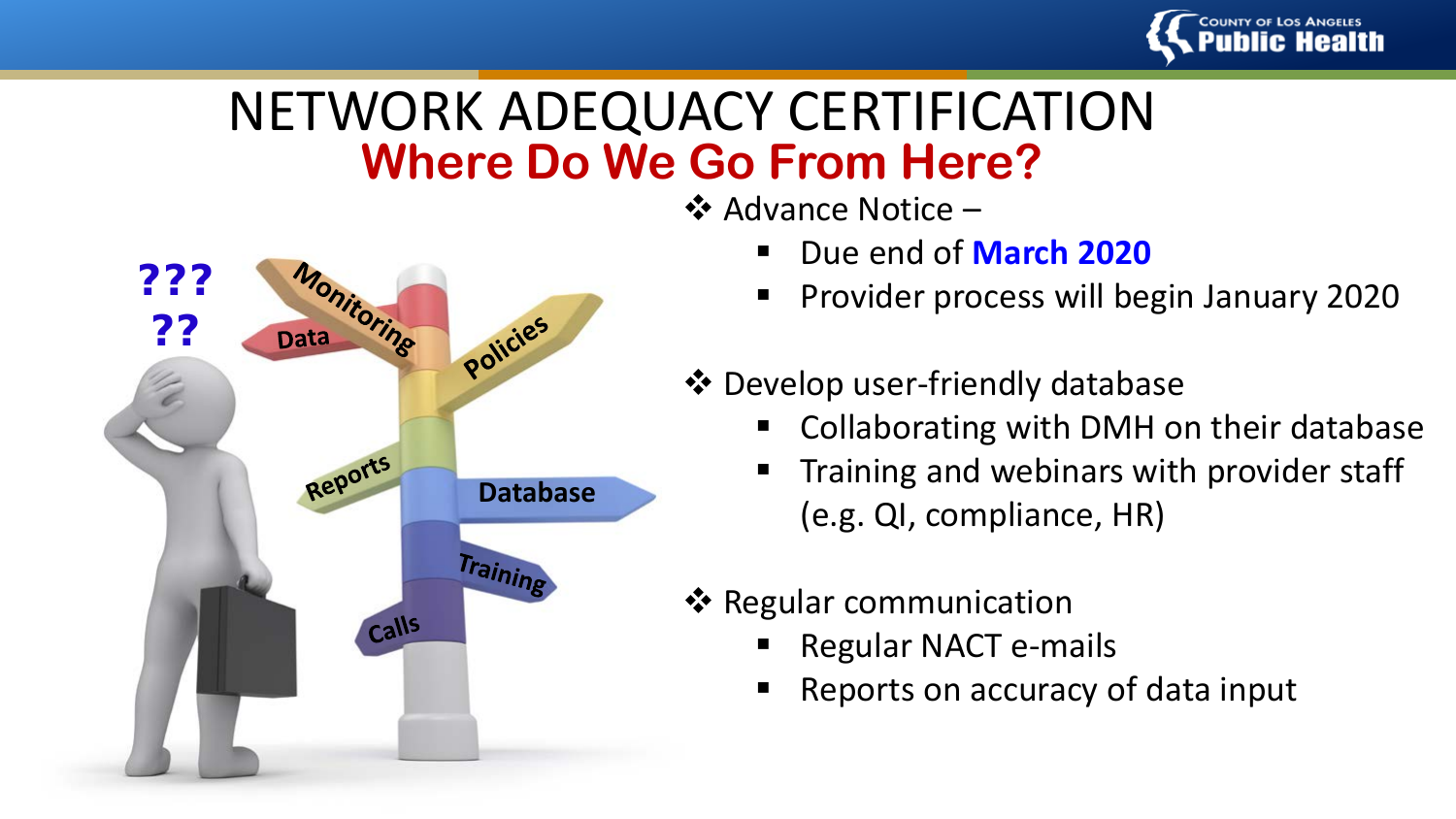

## **SUD Specialty Care Orientaion Video for New Staff**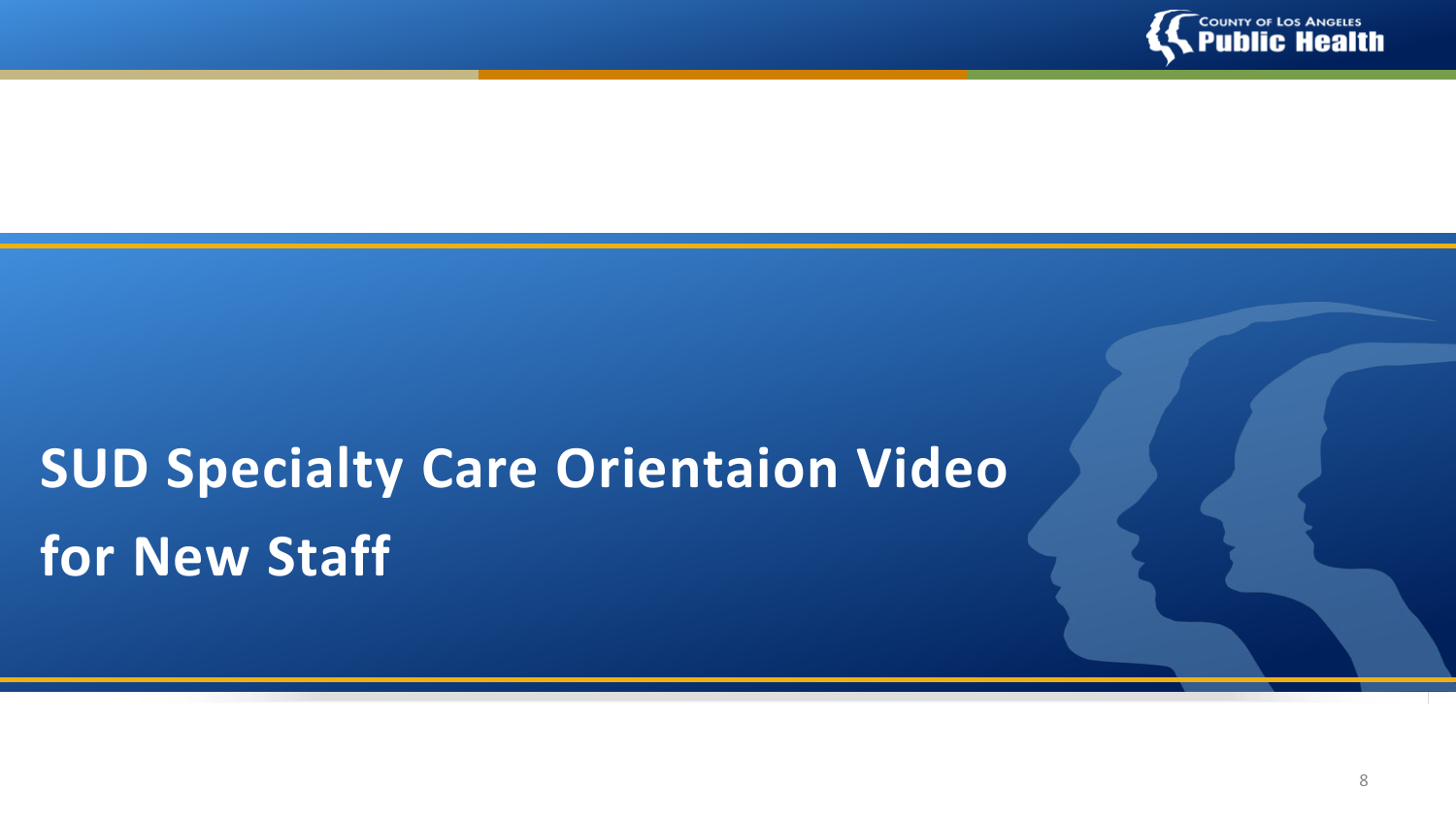

## **Patient Orientation Video Update**

## **Thank you for your feedback**

Slated for Completion

# **December 2019!**



PROCEDURES, TRAININGS, AND DISTRIBUTION PROCESS IN 2020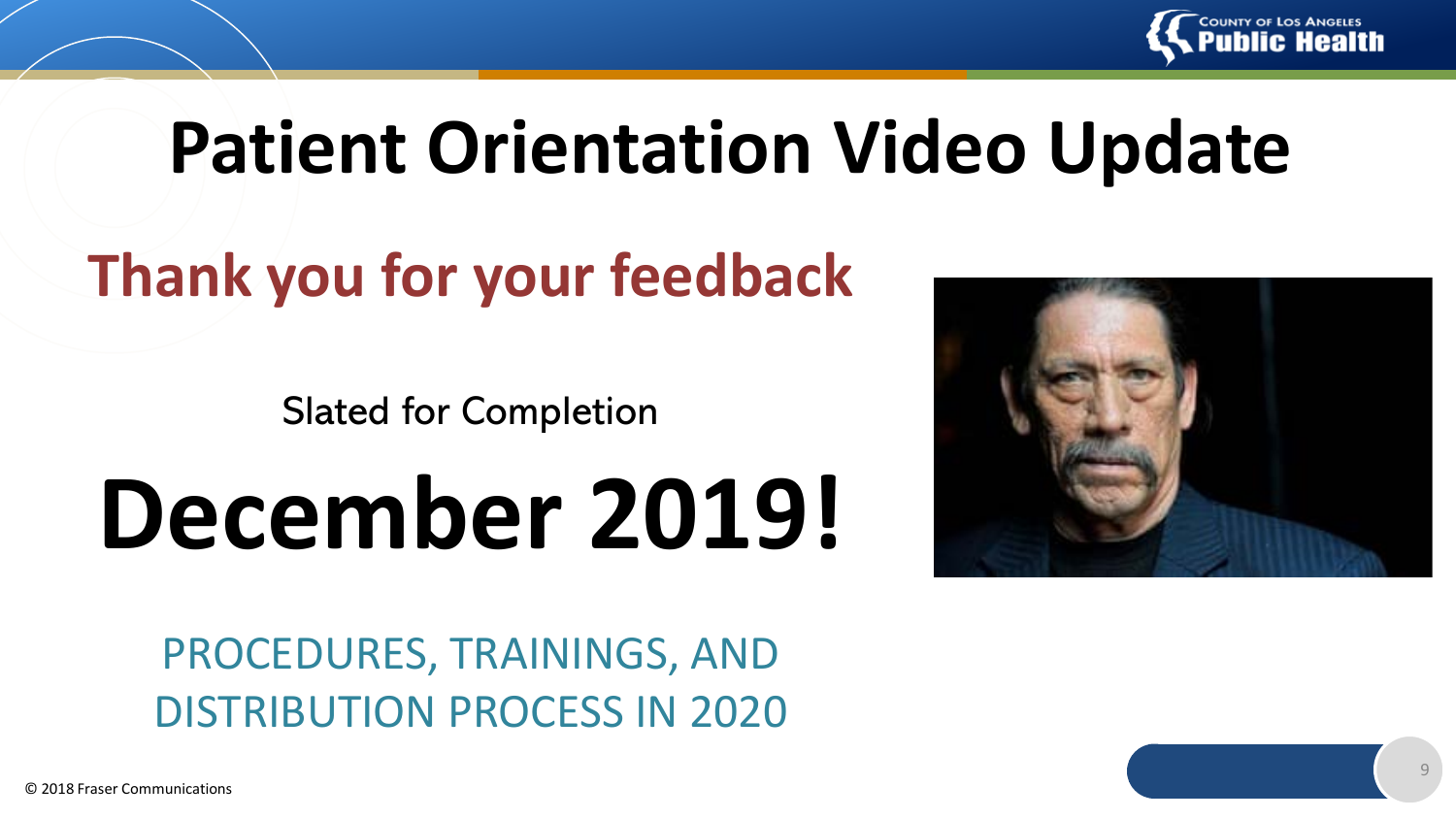

#### **We need your input again**

- $\triangleright$  Use the feedback sheet to provide your input
- $\triangleright$  Focus on content not grammatical errors
- $\triangleright$  We encourage your honesty and creativity
- $\triangleright$  Due to time constraints, please provide feedback in writing using the form

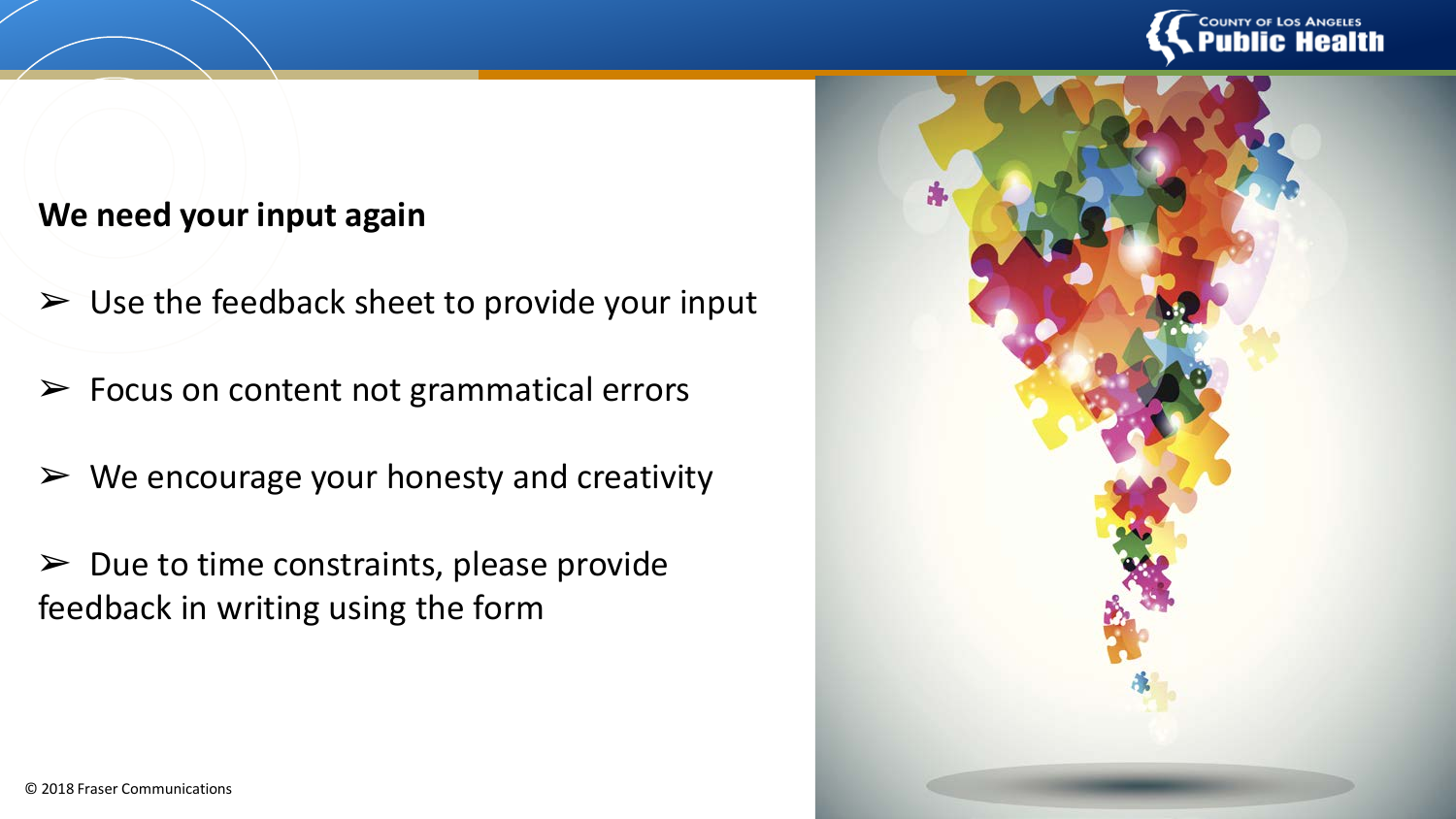

## **New Staff Education Video**

- o Provides general information on SAPCs benefits package, patient rights & responsibilities, and problem resolution
- o To be used as part of the new staff orientation process
- o Does not replace agency procedures or onboarding processes
- $\circ$  Refers staff to their supervisor or other agency representative
- $\circ$  Can be played from any desktop, laptop, or mobile device using a hyperlink
- o Management and staff will have a tool to refer back to
- o Provides consistent messaging regarding federal requirements for the plan
- Viewed by new staff who will be interacting with patients

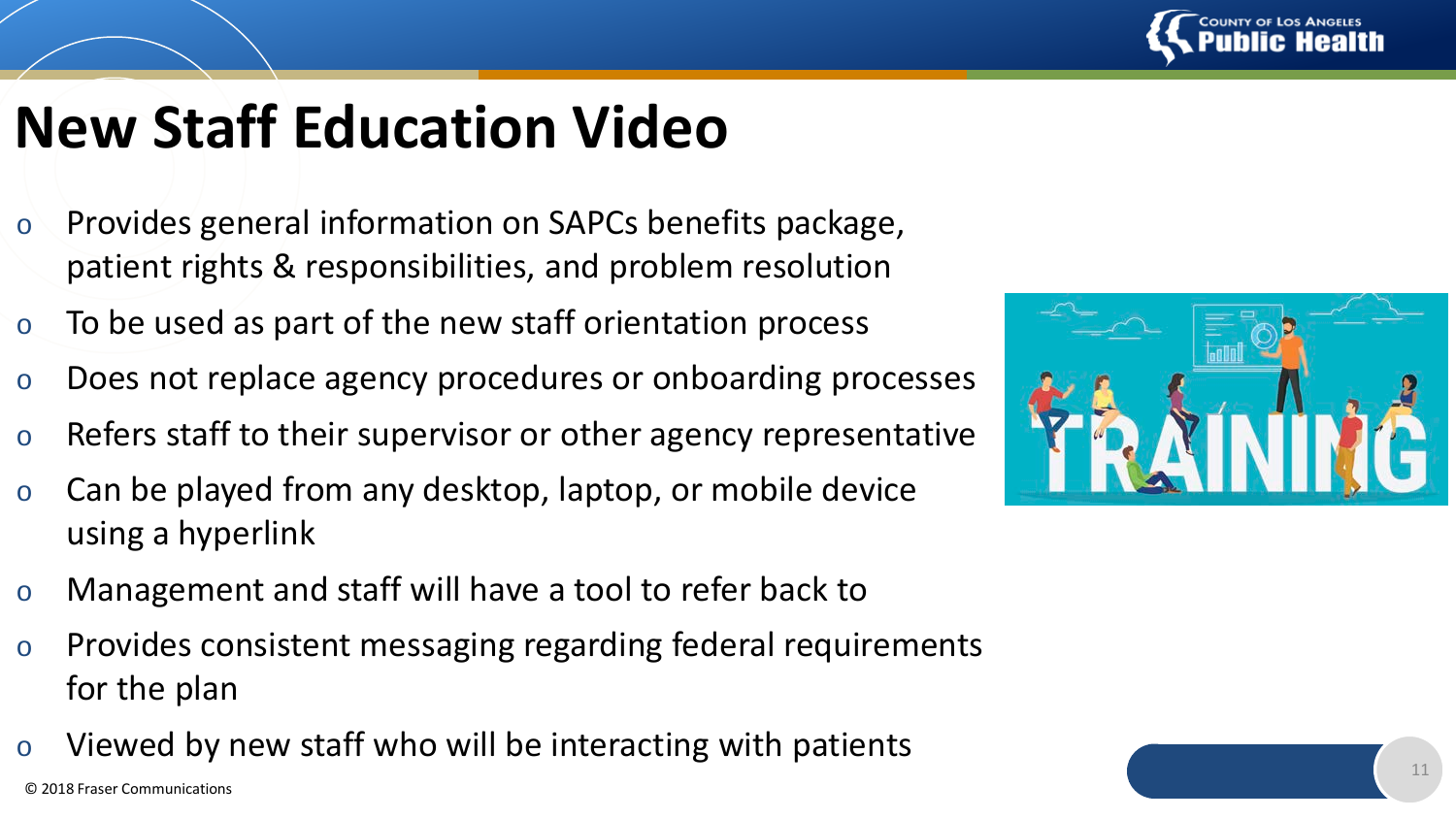

- o **CAST: ADMIN PERSON/SUPPORT PROVIDER/DOCTOR**
- o **ADMIN SPOKESPERSON- VO OVER APPROPRIATE PICTURES (LOGO) AND THEN ALONE ON SCREEN**
- o **VO: The County of Los Angeles Department of Public Health, Substance Abuse Prevention and Contro**l wants to congratulate you on joining a committed and passionate team of professionals dedicated to ensuring individuals seeking substance use disorder treatment, receive it as quickly and effectively as possible.
- o **ON CAMERA ADMIN**: This video will familiarize you with key components of the Los Angeles County's Specialty Substance Use Disorder Treatment System administered by the Substance Abuse Prevention and Control or SAPC.
- o **VO ADMIN:** This treatment system ensures a full range of ongoing services are available for those who need it. Including the services listed here…



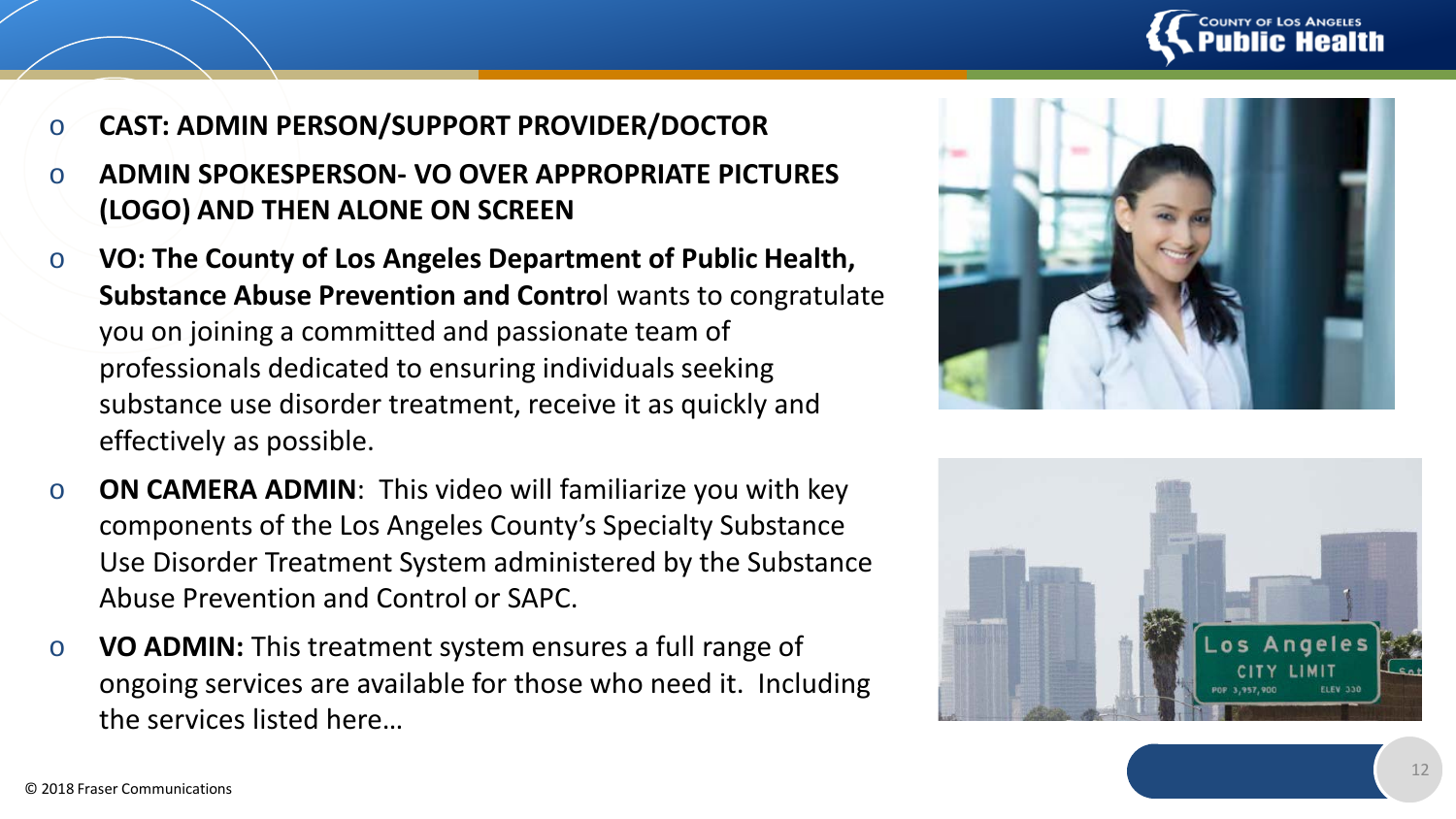

- o **SUPERS BROUGHT ON ONE BY ONE WITH VO READ.**
- $\circ$  **Brief Outpatient for individuals ages 12-20 who are at-risk of a SUD**
	- **Outpatient Treatment**
	- **Intensive Outpatient Treatment**
	- **Residential Treatment**
	- **Withdrawal Management (also known as detox)**
	- **Opioid (and prescription drug) Treatment**
	- **Medication Assisted Treatment; and**
	- **Recovery Support Services**
- o **ADMIN ON CAMERA:** During the course of this video, you're going to hear us refer to this system as the **County Plan,** or the **Specialty Substance Use Disorder (SUD) plan** .
- $\circ$  They all mean the same thing substance use disorder treatment services that are available to eligible Los Angeles County residents at NO COST to them.





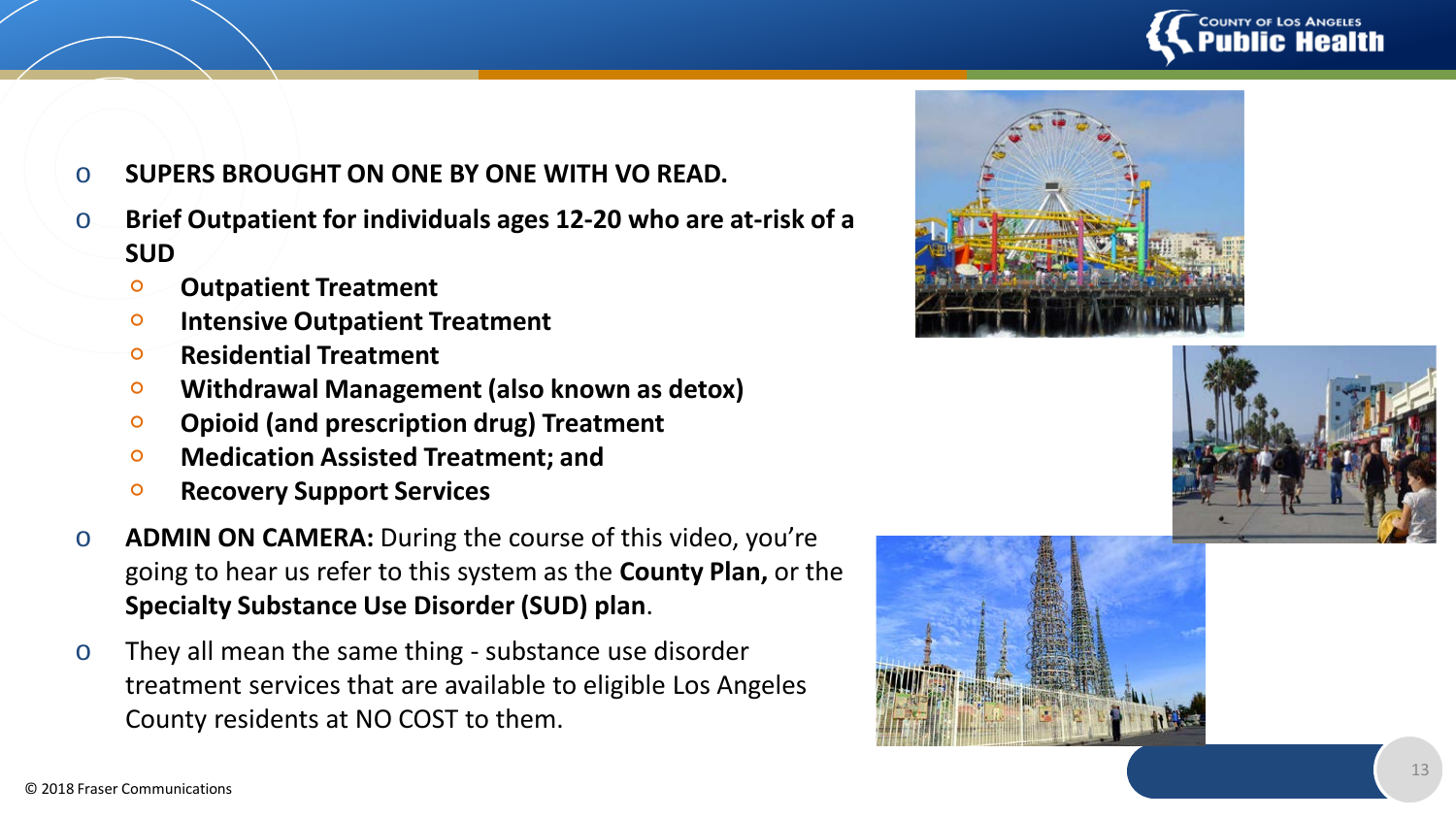

- o **SCENES OF CLINICIAN HELPING POTENTIAL PATIENTS**
- o **VO CLINICIAN**: We hope you find this video helpful and that you receive the information you need to help individuals make choices about their treatment.
- o **ON CAMERA CLINICIAN:** But, if you need more information, seek your supervisor or other identified agency representative and review the Provider Manual available on the SAPC Network Provider webpage.
- o **CLINICIAN VO AND SUPER:** Visit this site regularly, to insure you are always use the current version.
- o **SUPER: <http://publichealth.lacounty.gov/sapc/NetworkProviders.htm>**
- o **SUPER SCENES OF LOS ANGELES COUNTY ICONIC LOCATIONS AND PEOPLE FROM DIVERSE BACKGROUNDS DURING THE VO.**
- o **ADMIN VO:** Services under the County plan are available for youth, young adults, adults, and seniors who have at least one substance use disorder diagnosis that their regular doctor cannot treat.



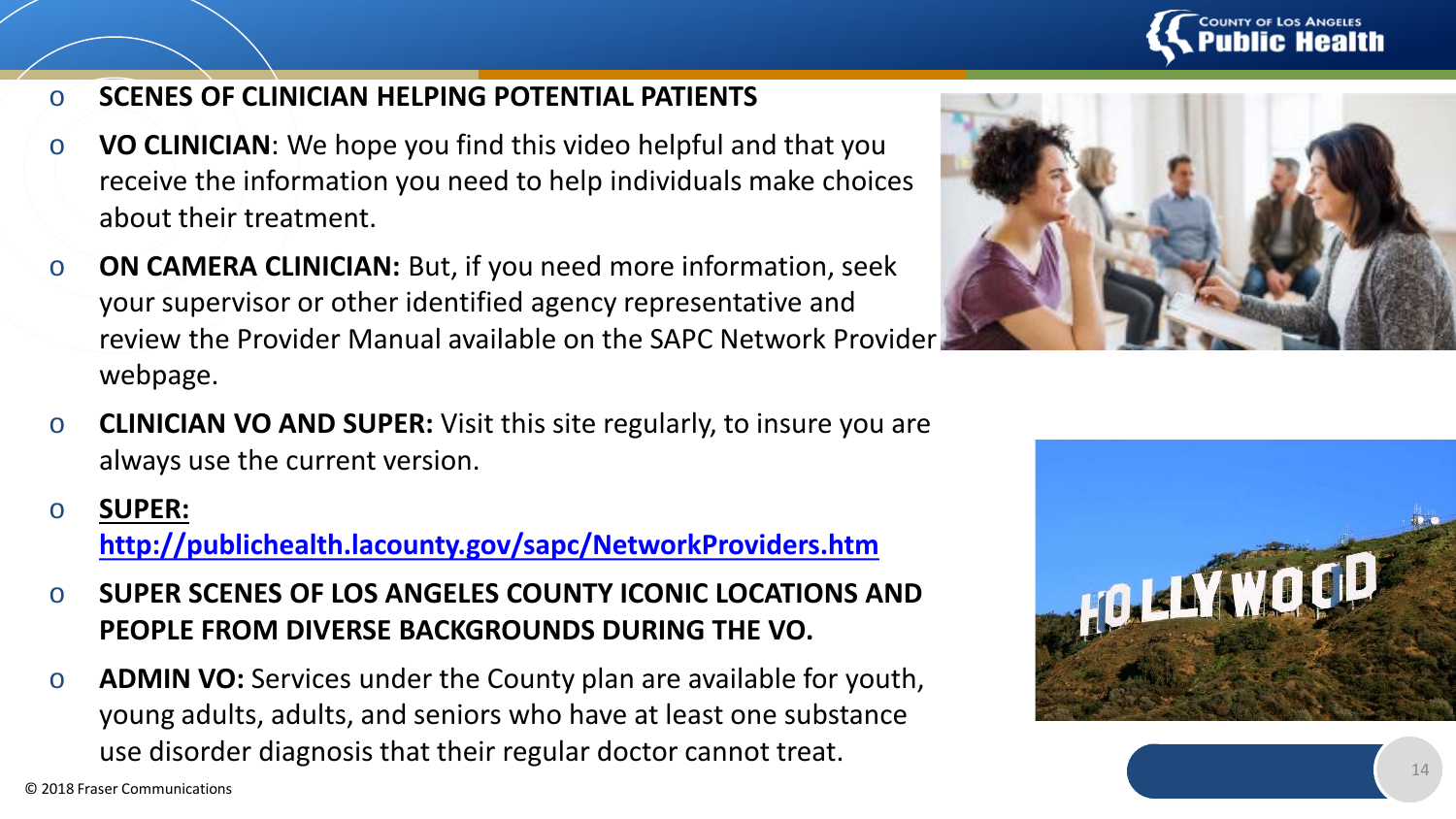

#### o **PHYSICIAN ON CAMERA IN OFFICE:**

o **PHYSICIAN:** Substance use disorder, also known as addiction and often referred to as **S - U - D**, is a medical condition that disrupts the normal function of the brain, causing a person to seek alcohol or drugs despite the negative impact it causes them.

#### o **SHOW PICTURE OF BRAIN AND HOW SUBSTANCES IMPACT THEM**

- o **PHYSICIAN VO:** We consider addiction a chronic health disorder that can include periods where a person is abstinent, then lapses and relapses. This is a common characteristic of conditions requiring significant biological and behavioral change. It is similar to conditions like diabetes, where someone may be abstinent from eating certain foods, then lapse into the previous diet.
- o **PHYSICIAN ON CAMERA:** It is not a lack of will power or a moral failing, but a medical condition. People who relapse are not simply being non-compliant because they are not ready, but because the wiring in their brain is often telling them that they cannot survive without it.
- © 2018 Fraser Communications withdrawal and cravings.o **DR ON CAMERA**: Also, like other medical conditions, there are FDA-approved medications that can help people recover. This is why it is important that patients entering our system are informed about the availability of medications for addiction treatment (or MAT) , which helps some people with a substance use disorder manage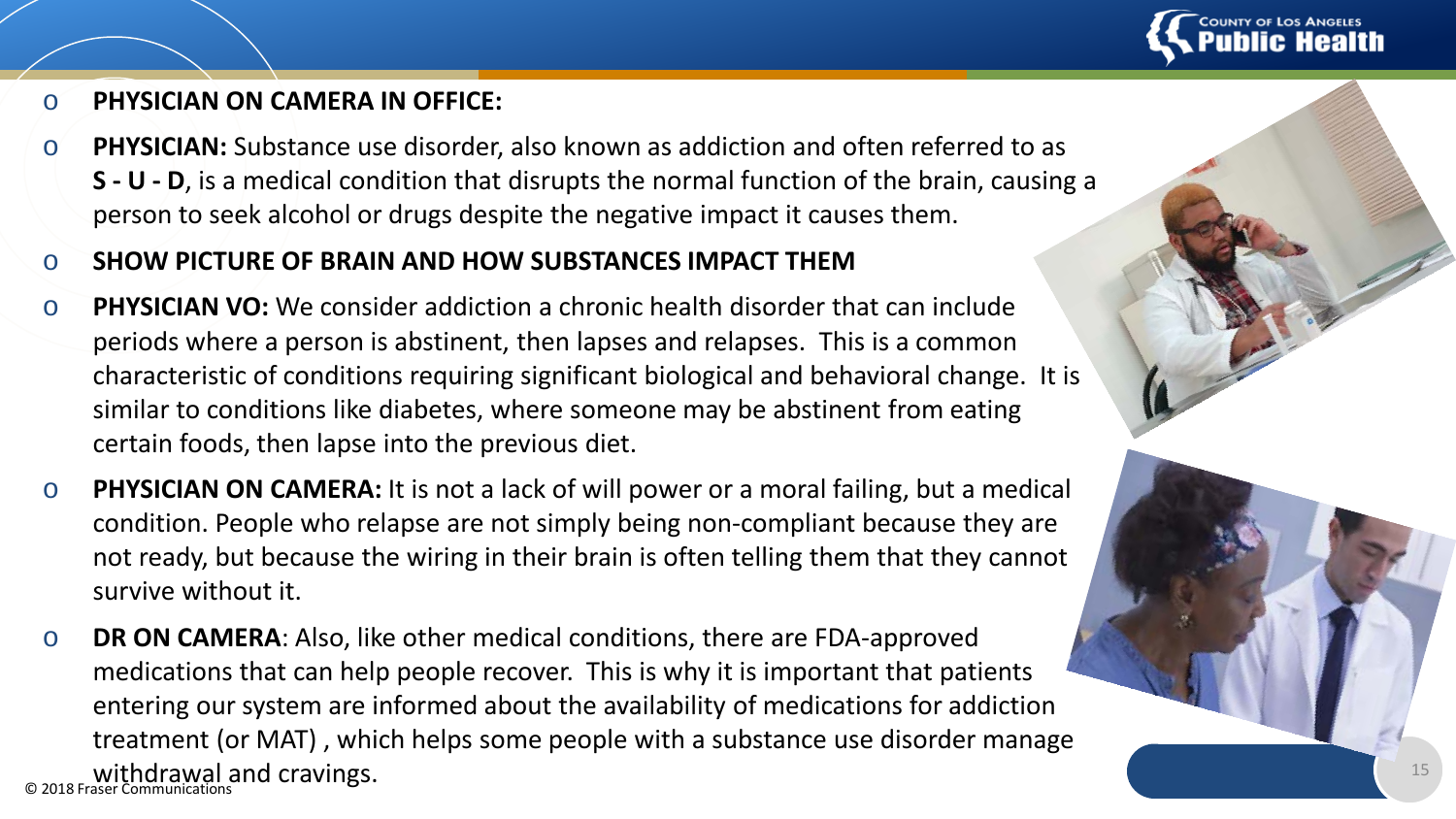

- o **SCENES OF SUPPORT HELPING POTENTIAL PATIENTS/SUPPORT DISCUSSING AMONGEST THEMSELVES….**
- o **ADMIN VO:** As someone working in this field, you are likely very interested in helping others to succeed in treatment and be their best selves. No matter which role you play in your agency, you will be helping (either directly or indirectly) patients to..
	- o **Develop and regularly assess** their **treatment goals.**
	- o **Prepare them to cope with triggers and plan for when treatment ends.**
	- o **Encourage social interaction and learning from others in groups activities**
	- o **Support them after they have completed treatment**



- o **CLINICIAN VO:** Through organizations like yours, the County plan offers substance use disorder treatment services that improve overall health and wellness.
- o **ADMIN VO:** It is also important to an individual's well-being, to provide services that are patient-centered, evidenced-based and culturally and linguistically appropriate.
- o Patient-centered means that each person's treatment plan will be unique, based on their **individual substance use disorder, medical, supports, housing, educational** and **mental health needs**.
- o **CLINICIAN ON CAMERA: E**vidence-based means that there is scientific evidence that treatment strategies used **can lead to positive outcomes.**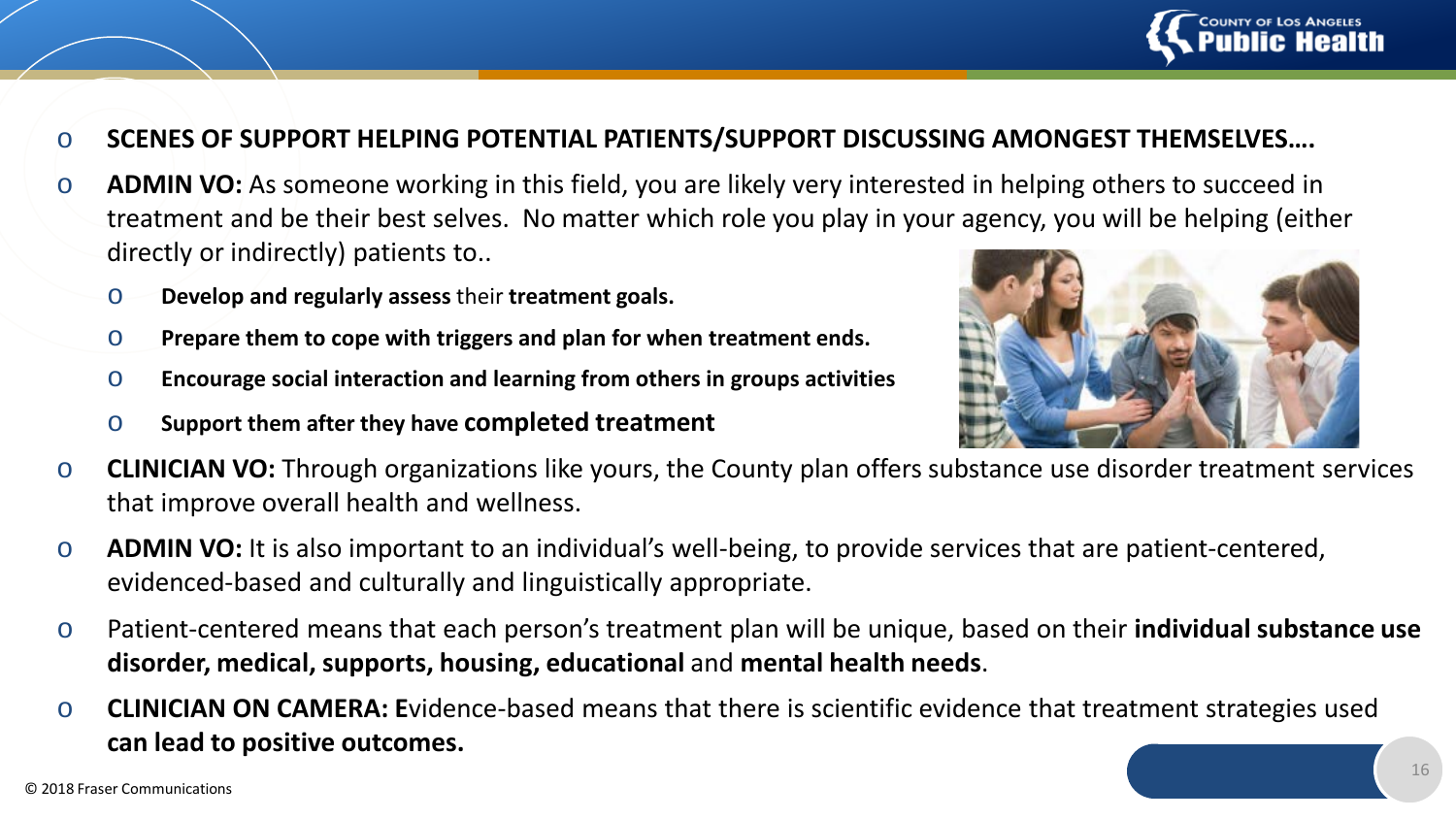

- o **SHOW A MAP WITH PINS IN DIFFERENT LOCATIONS OF LOS ANGELES COUNTY- THEN MORE SHOTS OF MULTICULTURAL PEOPLE WITH SUPPORT PROVIDERS…**
- o **CLINICIAN VO:** Culturally and linguistically appropriate means that services reflect an inherent **respect for and inclusion of diverse cultural, ethnic and linguistic programming.** This includes ensuring individuals are informed about free **access to language assistance services.**
- o Federal, State, and local laws prevent discrimination based solely on **mental health status, language, gender identity, physical disability, sexual orientation, or other forms of discriminatio**n.
- o **SUPER: The Provider Manual and SAPC website can provide more information on these requirements.**
- o **SUPER: ELIGIBILITY FOR SPECIALTY SUD TREATMENT SERVICES ADMIN ON CAMERA:** In our system individuals are eligible when they are:
- o **SUPER WITH ADMIN VO**
	- **A Los Angeles County resident (regardless of immigration status), AND**
	- **• Currently have Medi-Cal, or are Medi-Cal eligible, OR**
	- **• Participate in programs funded by the criminal or juvenile justice system such as AB 109, OR**
	- **• Currently have MHLA or are eligible for MHLA**.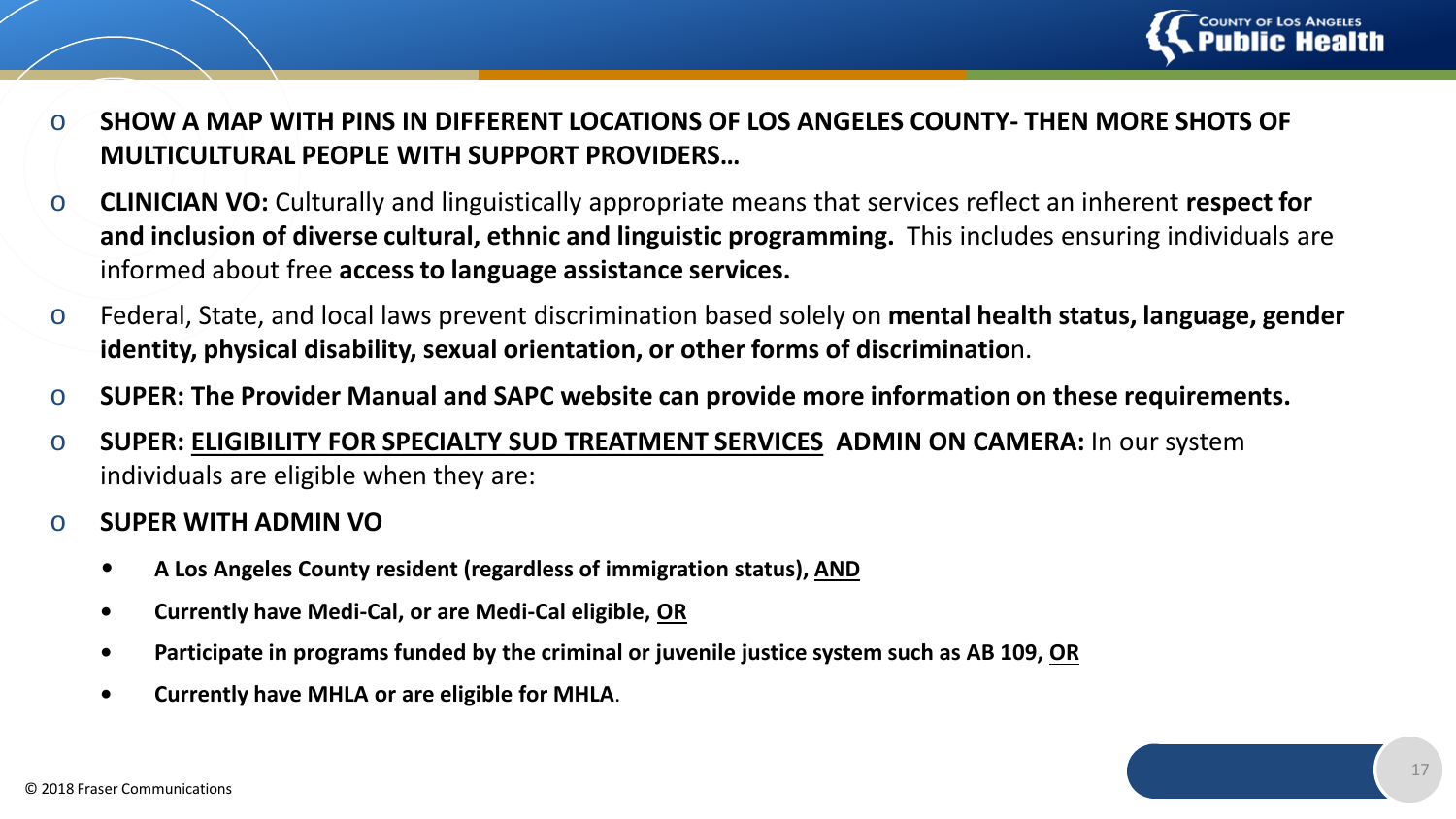

- o **ADMIN AND SUPPORT ON CAMERA EXCHANGING LINES….**
- o **ADMIN:** A person who requests treatment and does not have their Medi-Cal or MHLA in place **MUST NOT be turned away**. They may still be eligible for services.
- o **ADMIN VO :** All services under the County plan are provided at NO COST for eligible individuals (except in certain situations which your agency representative can share with you). This includes no wait list fees or deposits.
- o **SUPER:** Work with your agency representative to find out more about financial eligibility and how the plan's case management benefit can help individuals become enrolled.
- o **CLINICIAN ON CAMERA:** There is one other requirement that must be met to receive services under the County plan: **SUD treatment must be medically necessary**. What does this mean?
- o Well, each person MUST be assessed by a Licensed Practitioner of the Healing Arts (LPHA) at your agency.
- o LIST OF THE DIFFERENT LPHAs
- o **CLINICIAN VO**: This is to make sure that their substance use disorder meets the criteria indicating that the intervention of treatment is necessary. For more information on the criteria for meeting medical necessity go to the Provider Manual.

© 2018 Fraser Communications





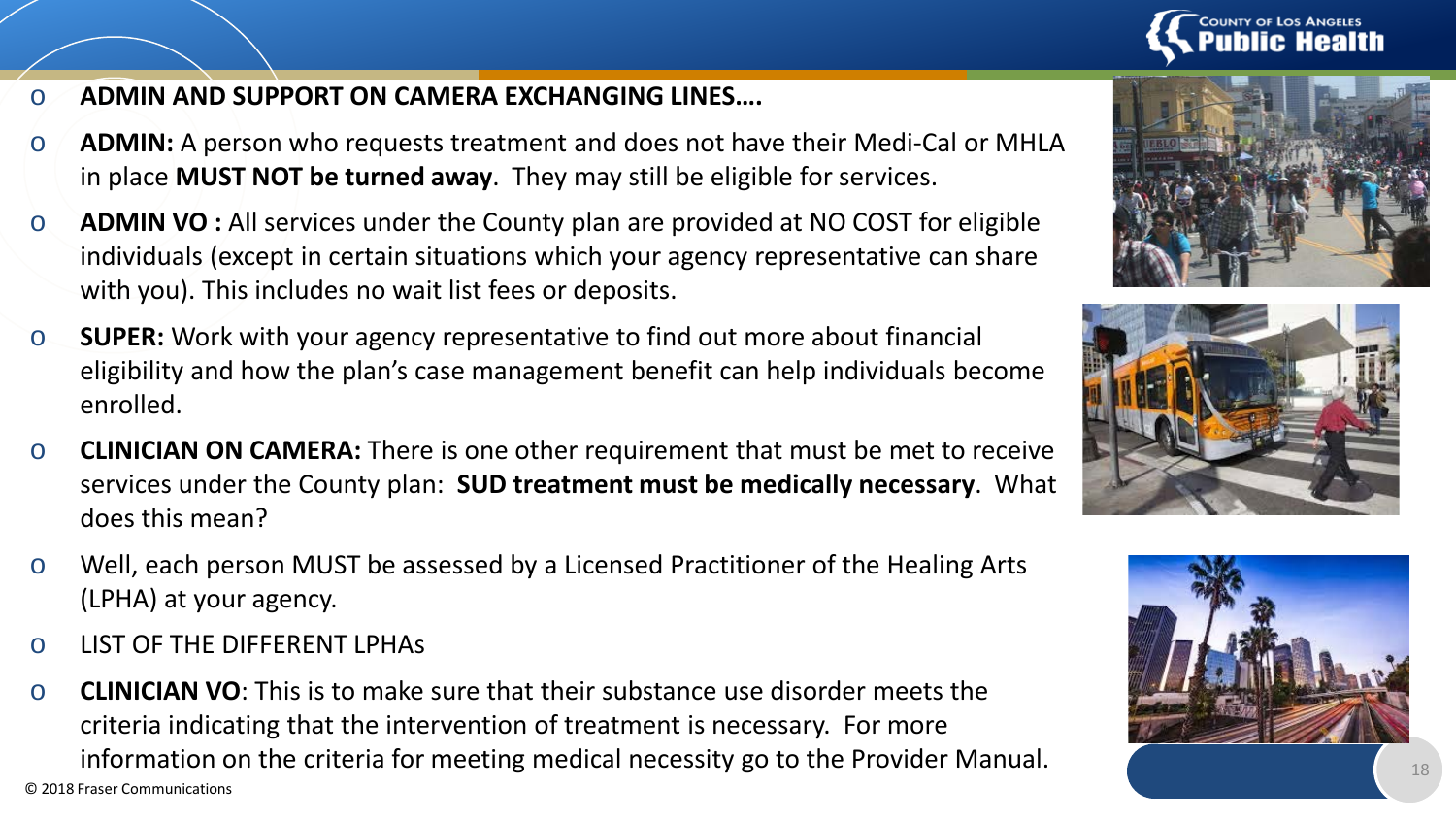

- o **ADMIN ON CAMERA: The Los Angeles County Department of Public Health Substance Abuse Prevention and Control (SAPC)** contracts with a network of providers to ensure that all eligible individuals have quick and easy access to SUD treatment services.
- o **CLINICIAN ON CAMERA**: The County plan has a "**no wrong door"** philosophy for those who meet eligibility for treatment services.
- o The Provider Manual describes these different entryways in more detail.
- o **ADMIN ON CAMERA:** Once a person requests services through any of these entryways and has been screened for financial eligibility, federal and State regulations require that **receive their first appointment within a specified amount of days.**
- o So, if you receive a call from one of the entryways on your screen, it is important that you follow your agency's procedure for scheduling an intake appointment as soon as possible and seek guidance if there is a problem.
- © 2018 Fraser Communications benefit from SUD treatment.o **CLINICIAN ON SCREEN**: Sometimes we may think that simply because someone has a mental or physical health disorder or speaks a language not provided by our agency, that we cannot serve them or that they will not



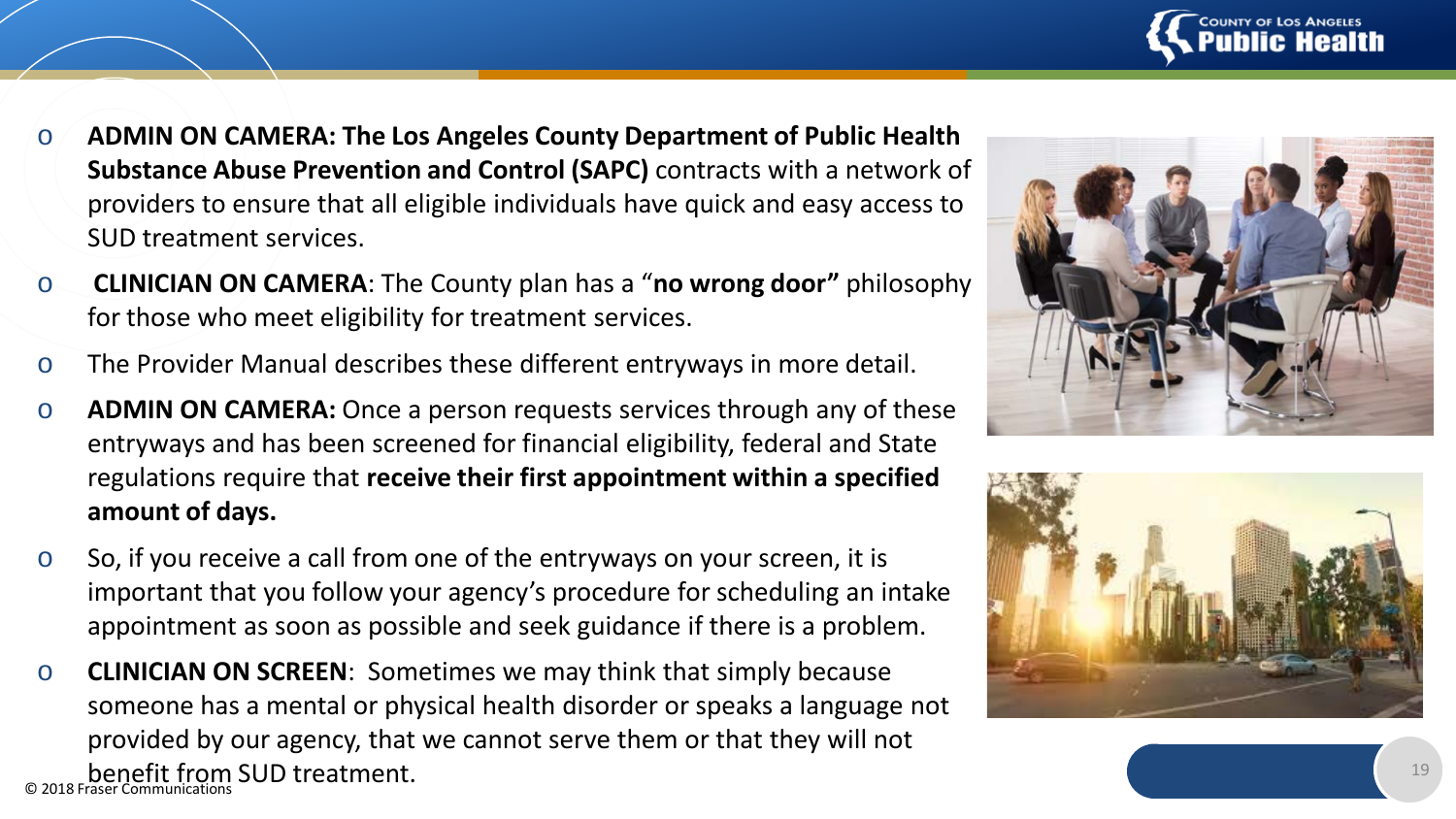

- **CLINICIAN VO** Because those of us who work in this field care about people struggling to recover from alcohol or drug addiction, we may feel stuck since we want to help but, for many reasons, think we cannot admit them to treatment.
- $\circ$  No matter what the condition, it is important that we view people who have co-occurring substance use disorders AND other medical/mental health conditions or abilities (i.e. language or physical) from their **functional status**. That is, patients should be viewed from their ability to participate in and benefit from treatment independent not solely from their diagnosis or disability.
- o **CLINICIAN ON SCREEN:** Under the County plan, refusing to accept or provide services solely for these reasons is presenting a barrier to care and can be considered discrimination.
- o Talk to your agency representative and review the Provider Manual for information on ensuring access to treatment.

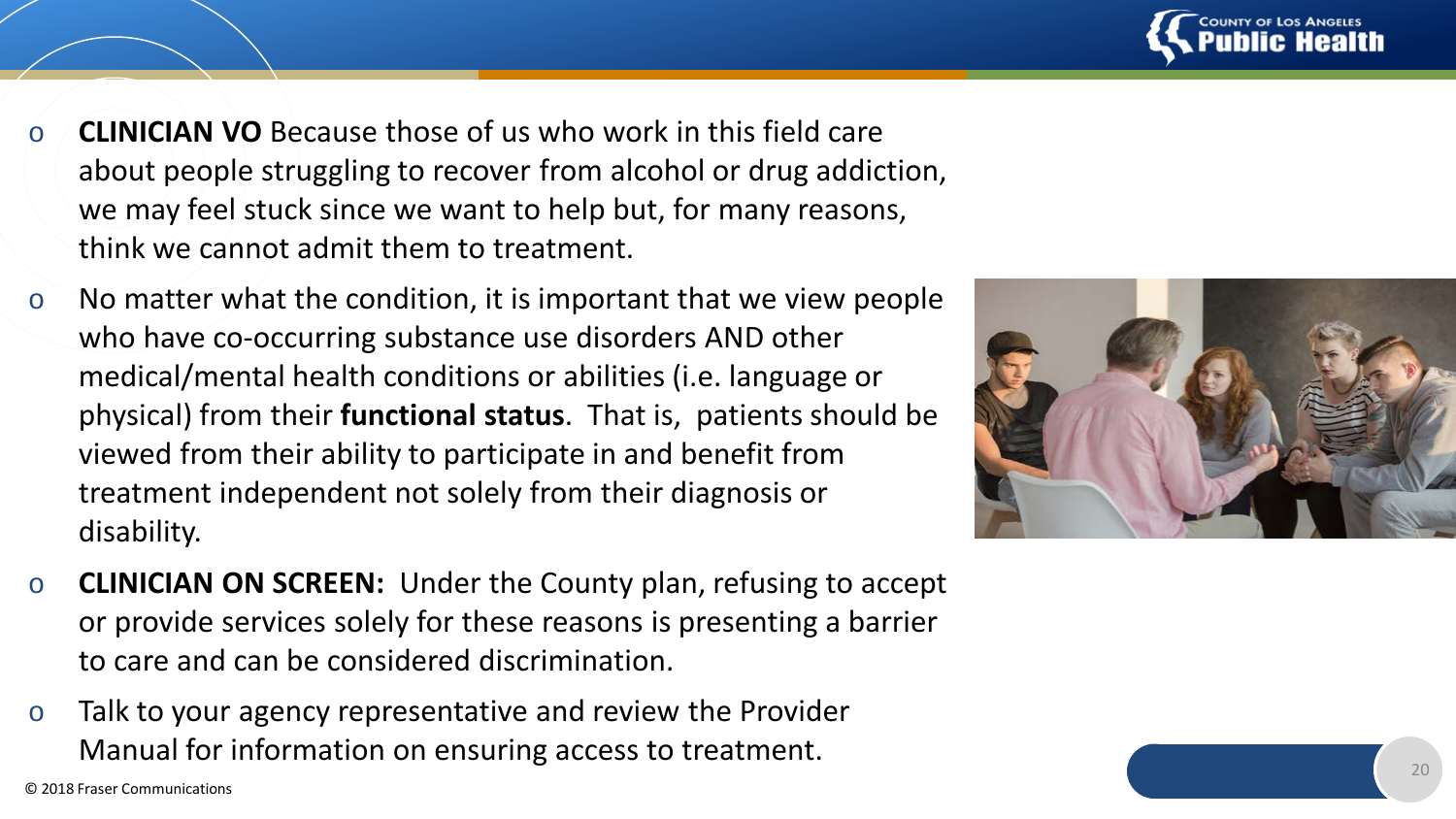

#### o **SUPER: Patient Rights/Confidentiality and Consent** –

- o **CLINICIAN: ALL** patients who request or are admitted for SUD treatment under the County plan have specific rights and we take them very seriously. Follow your agency's procedure for becoming knowledgeable about and sharing these specific rights with your patients. More information can be found by going to the SAPC website, reviewing the Provider Manual, or speaking with your agency representative.
- o **ADMIN ON CAMERA:** As you likely already know, important protections are in place, that are unique to SUD, to ensure patient confidentiality. Both Title 42, part 2 and the Health Insurance Portability and Accountability Act (or HIPAA), protect patients from having information about their SUD treatment shared without prior written consent.
- © 2018 Fraser Commun o **CLINICIAN ON CAMERA**: Working to ensure that patient information is protected while at the same time working to coordinate care with other providers can be very challenging. It's important that patients are made aware of the benefits and risks of sharing information.

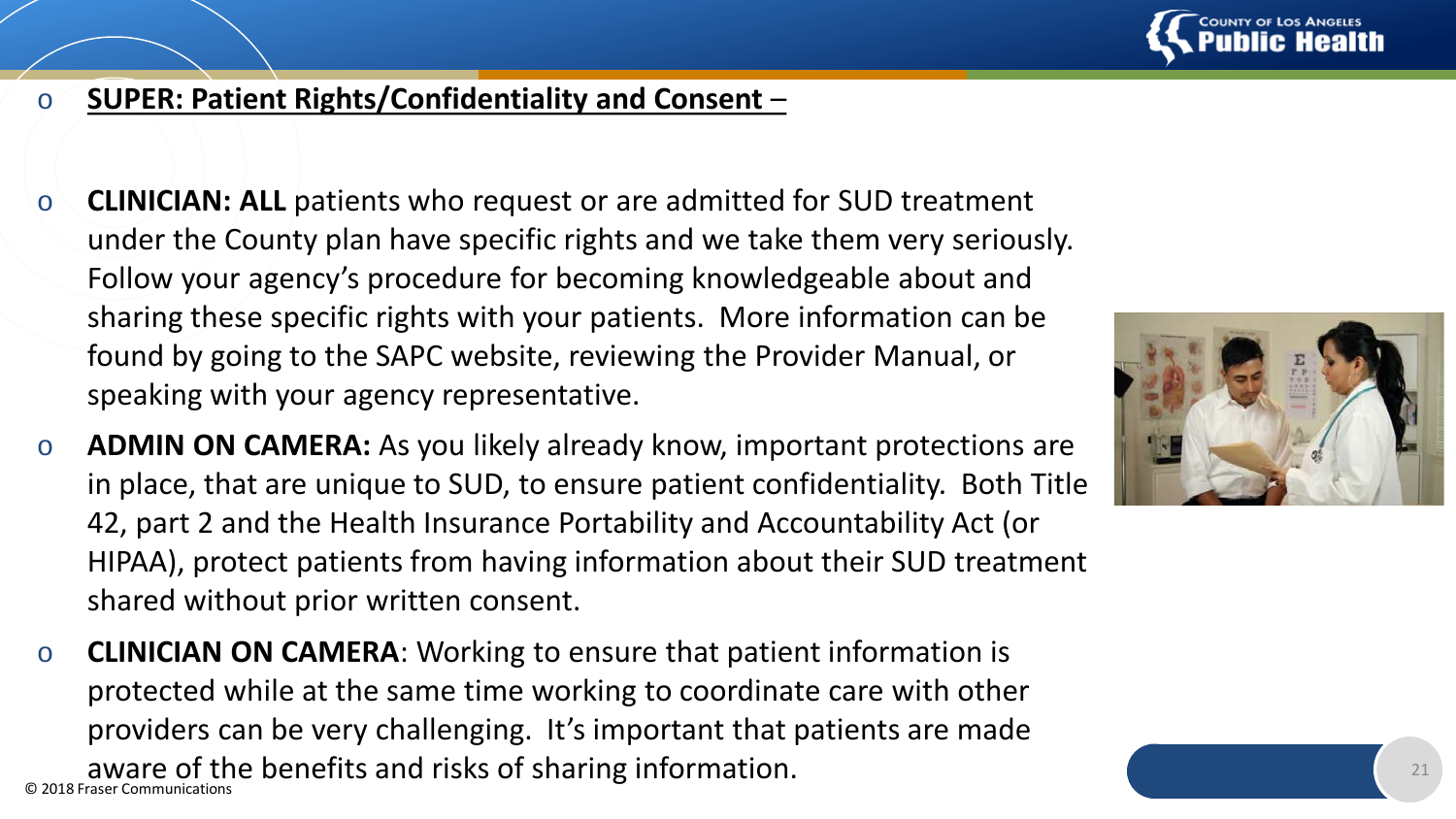

o **ADMIN ON CAMERA:** Federal and State regulations require providers working under the County plan to maintain and follow a problem resolution process. Under the County plan, you will likely encounter the following:

#### o **BULLET POINTS ON SCREEN AND ADMIN VO:**

- **Grievance or complaint**  any expression of unhappiness about anything regarding substance use services.
- **Appeal**  a request to have a decision about a patients' care (e.g. denial, termination or change in service) reviewed.
- o **ADMIN ON CAMERA:** These problem resolution options are available so that the patients have a voice and a choice in their care.
- o **CLINICIAN ON CAMERA:** Like this video, the County plan has developed an orientation for patients when they are admitted to treatment. It highlights important information from the Patient Handbook, like:
	- Available treatment services
	- Patient Rights
	- Problem Resolution
	- Availability of Language Assistance Services